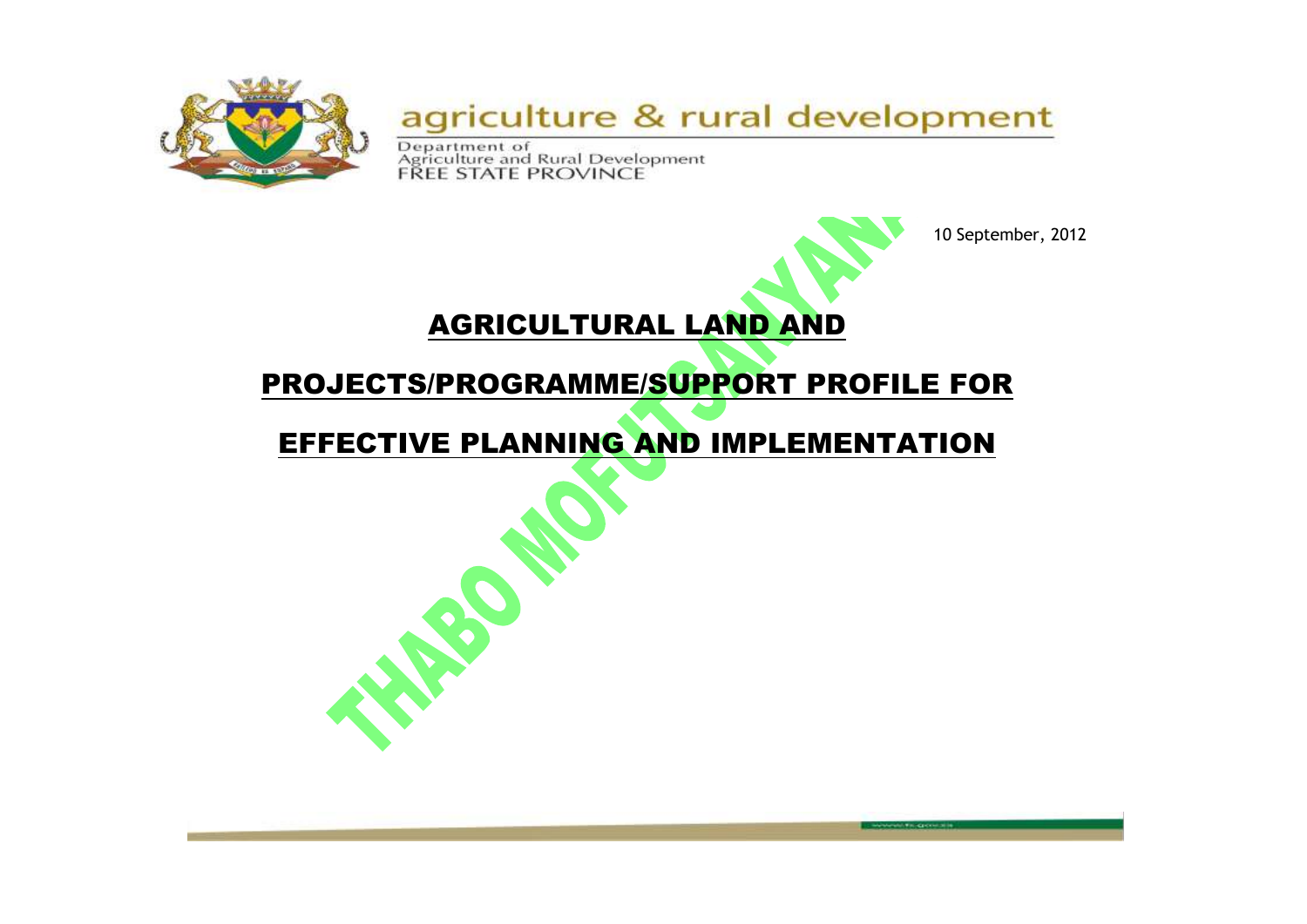#### **THABO MOFUTSANYANE DISTRICT MUNICIPALITY**

Thabo Mofutsanyane area of jurisdiction is situated in the eastern corner of the Free State and boarders of the Northern Free State and Mpumalanga to the north, Kwa-Zulu Natal to the east part of Lesotho to the south The District management area comprises of five Local Municipalities (namely **Setsoto, Dihlabeng, Nketoana, Phumelela and Maluti-A-Phofung**) and measures 28 272.86 km². Thabo Mofutsanyana has an estimated population of approximately 728400 people with 310600 (43%) living in urban areas and 417800 (57%) living in rural areas.

Maluti-A-Phofung is the highest concentration of people (54%) in the region and the third densely populated area in the Free State at 88 people per km<sup>2</sup>. The unemployment rate within the Maluti-A-Phofung is estimated at 54.94%. Based on the background Maluti-A-Phofung Local Municipality is one of the nodal areas. This area is characterized by high poverty and unemployment rate. The municipality is primarily agricultural in nature and most households are found in the rural areas. The main centresin the district are Harrismith, Puthaditihaba, Bethlehem, Ficksburg, Senekal, Reitz and Warden. The most densely populated local municipality is Maluti-a-Phofung which contains 55,5% of the district's total population. It has three main service centres, namely, Harrismith, Kestell and QwaQwa with Phuthaditihaba as the town centre.

**Private Bag X01, Glen, 9360, Chemistry Building, Ground Floor, Glen Agricultural Institute, Tel: (051) 861 8424 Fax: (051) 861 8455, E-mail: masiteng@fs.agric.za.**

Kestell serves as a centre for the predominantly agricultural area.

The following are key nodal challenges: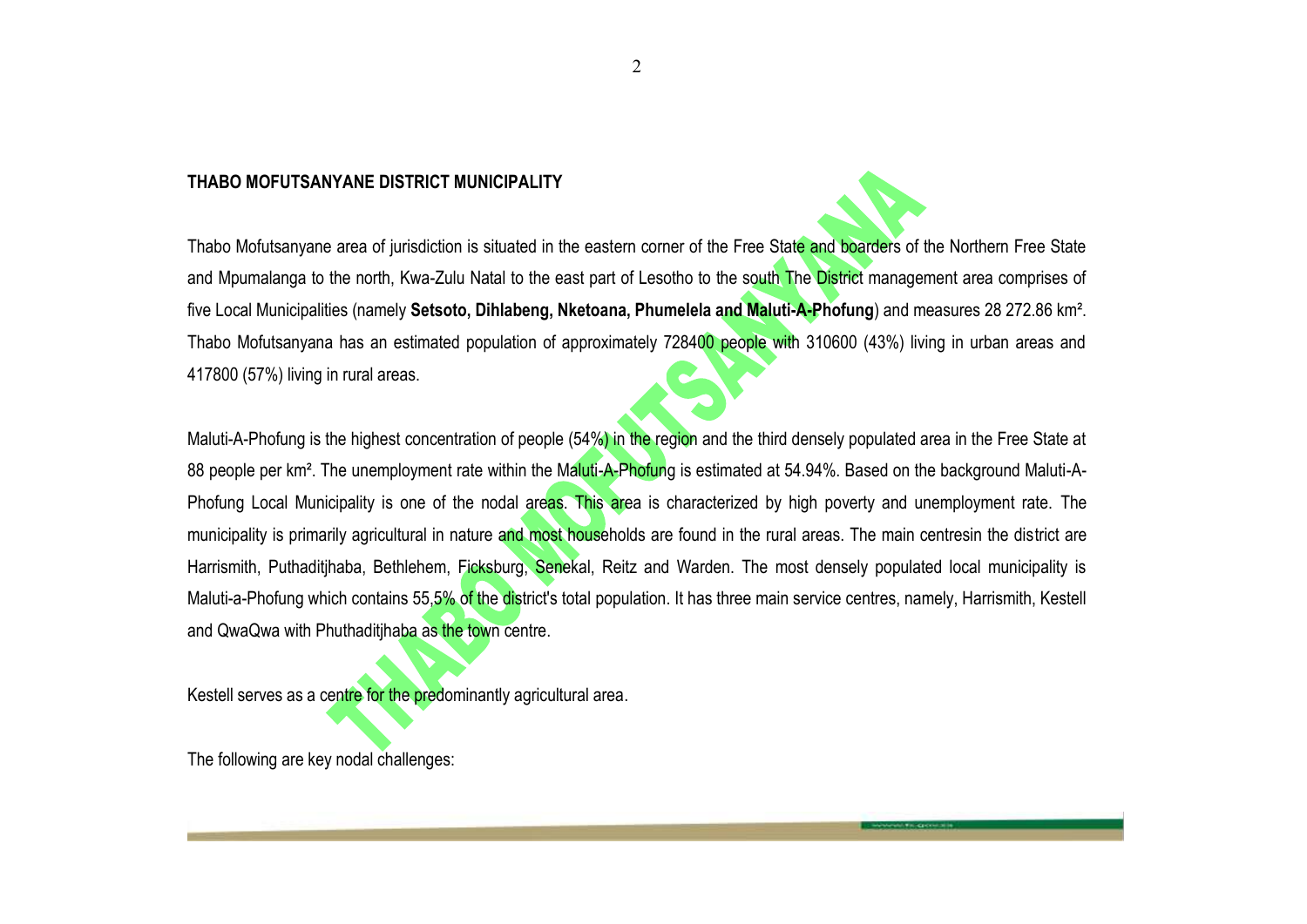Poverty, Inadequate provision and maintenance of basic infrastructure, Informal housing and insecurity of tenure, Inadequate public transport, Lack of economic opportunities, High illiteracy and innumeracy, Non-payment of services, Droughts, HIV/AIDS, Unemployment and Crime.

Bulk water is sufficient in most areas but supply systems are not always adequate. On farm water supply is insufficient hence the<br>introduction of water project in most farms. introduction of water project in most farms.

**Private Bag X01, Glen, 9360, Chemistry Building, Ground Floor, Glen Agricultural Institute, Tel: (051) 861 8424 Fax: (051) 861 8455, E-mail: masiteng@fs.agric.za.**

3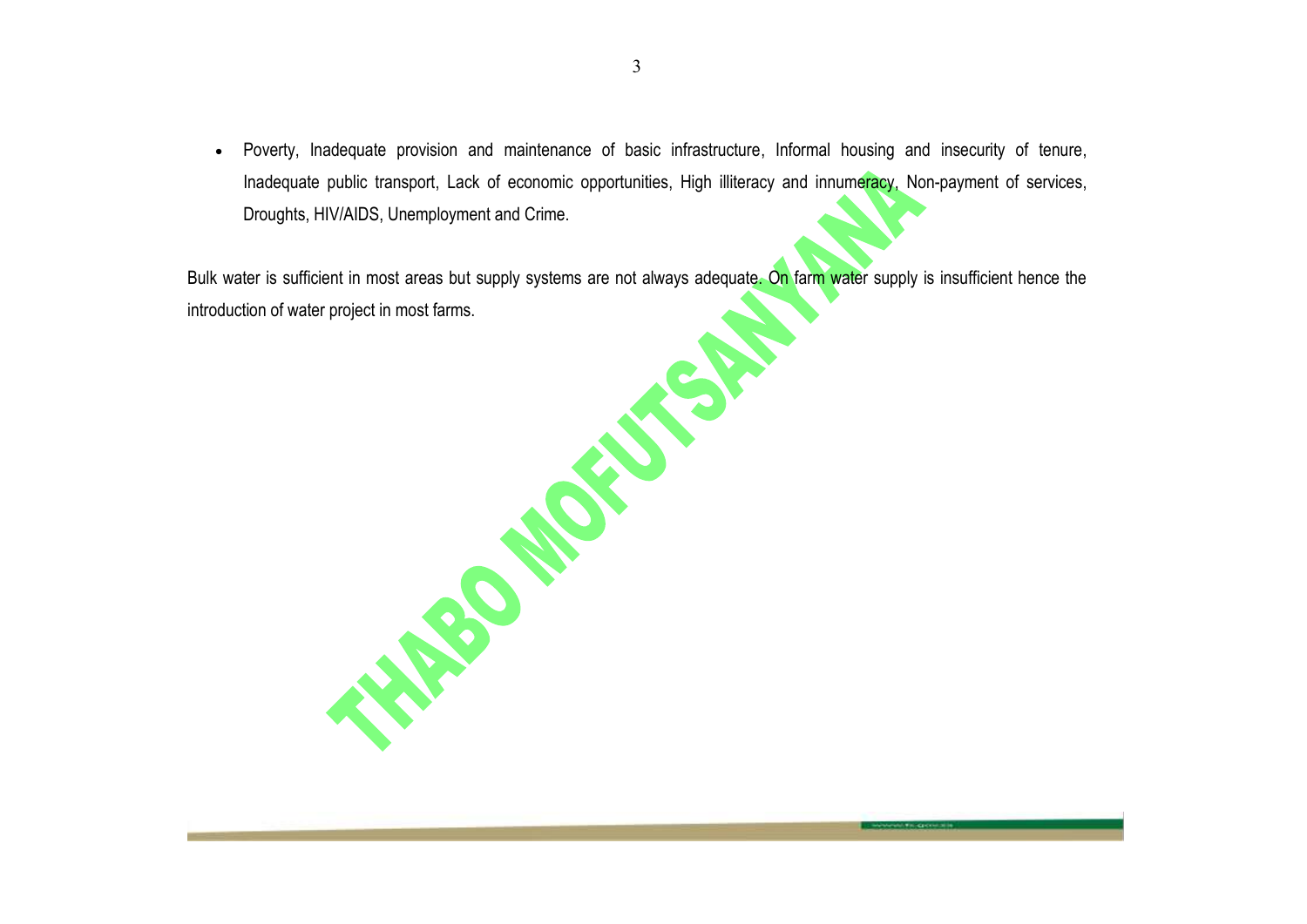**Table 8: Projects analysis and land inventory summary report.**

| <b>Description</b>                   | <b>THABO MOFUTSANYANE</b> |  |  |
|--------------------------------------|---------------------------|--|--|
| <b>Number of projects</b>            | 41                        |  |  |
| <b>Number of projects: Inventory</b> | 274                       |  |  |
| <b>Commodities</b>                   |                           |  |  |
| <b>Grains</b>                        | $\overline{7}$            |  |  |
| <b>Beans</b>                         | $\overline{2}$            |  |  |
| <b>Sunflower</b>                     |                           |  |  |
| Lucerne                              | 0                         |  |  |
| <b>Grasses</b>                       | 3                         |  |  |
| <b>Vegetables</b>                    | 6                         |  |  |
| <b>Perennial Fruit Trees</b>         | 4                         |  |  |
| <b>Annual Fruit Ctop</b>             | 0                         |  |  |
| <b>Beef Cattle</b>                   | 8                         |  |  |
| Dairy Cattle / Dairy                 | 12                        |  |  |
| <b>Small Livestock</b>               | 4                         |  |  |
| <b>Pigs</b>                          | $\overline{3}$            |  |  |
| <b>Poultry</b>                       | 4                         |  |  |
| <b>Ornamental</b>                    | $\mathbf 0$               |  |  |
| Agroprocessing                       | $\sqrt{2}$                |  |  |
| <b>Other</b>                         | 0                         |  |  |
|                                      |                           |  |  |
| <b>Status of projects:</b>           |                           |  |  |
| No. of successful projects           | 29                        |  |  |
| No. of failed projects               | 12                        |  |  |
| <b>Other</b>                         | 0                         |  |  |
|                                      |                           |  |  |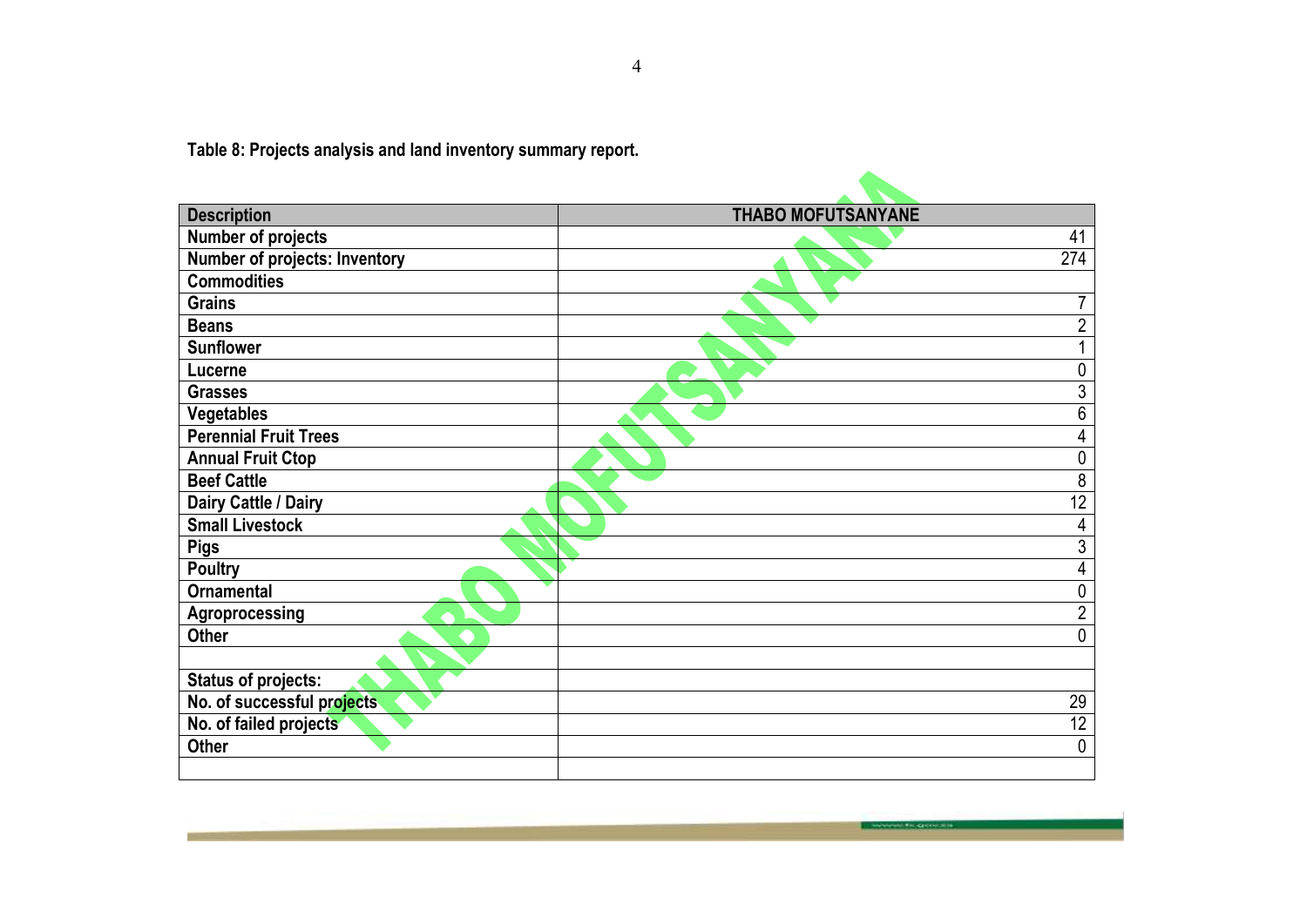| R 84,444,000                                                                                                                                           |  |  |
|--------------------------------------------------------------------------------------------------------------------------------------------------------|--|--|
| 82077.36                                                                                                                                               |  |  |
| 197                                                                                                                                                    |  |  |
|                                                                                                                                                        |  |  |
| 67                                                                                                                                                     |  |  |
| 154                                                                                                                                                    |  |  |
| 12                                                                                                                                                     |  |  |
| $\mathbf{0}$                                                                                                                                           |  |  |
| 0                                                                                                                                                      |  |  |
| 20                                                                                                                                                     |  |  |
|                                                                                                                                                        |  |  |
| 0                                                                                                                                                      |  |  |
|                                                                                                                                                        |  |  |
| 14                                                                                                                                                     |  |  |
|                                                                                                                                                        |  |  |
| Some of the major causes of failure in projects are linked to group dynamics,                                                                          |  |  |
| lack of commitment and too many beneficiaries while issues such as natural                                                                             |  |  |
| disasters, beneficiaries who passed away, projects not being planned                                                                                   |  |  |
| properly and a lack of leadership also contributed.                                                                                                    |  |  |
| Reasons provided for success mainly is about the ability of the project to                                                                             |  |  |
| generate income, sustain the family and ability to repay loans. Major                                                                                  |  |  |
| contributing factors to this has been given as the involvement of various                                                                              |  |  |
| stakeholders and experience of beneficiaries while availability of markets<br>and business sense and commitment of beneficiaries has played a positive |  |  |
| role in certain projects.                                                                                                                              |  |  |
|                                                                                                                                                        |  |  |

**Private Bag X01, Glen, 9360, Chemistry Building, Ground Floor, Glen Agricultural Institute, Tel: (051) 861 8424 Fax: (051) 861 8455, E-mail: masiteng@fs.agric.za.**

**COLLECTION** 

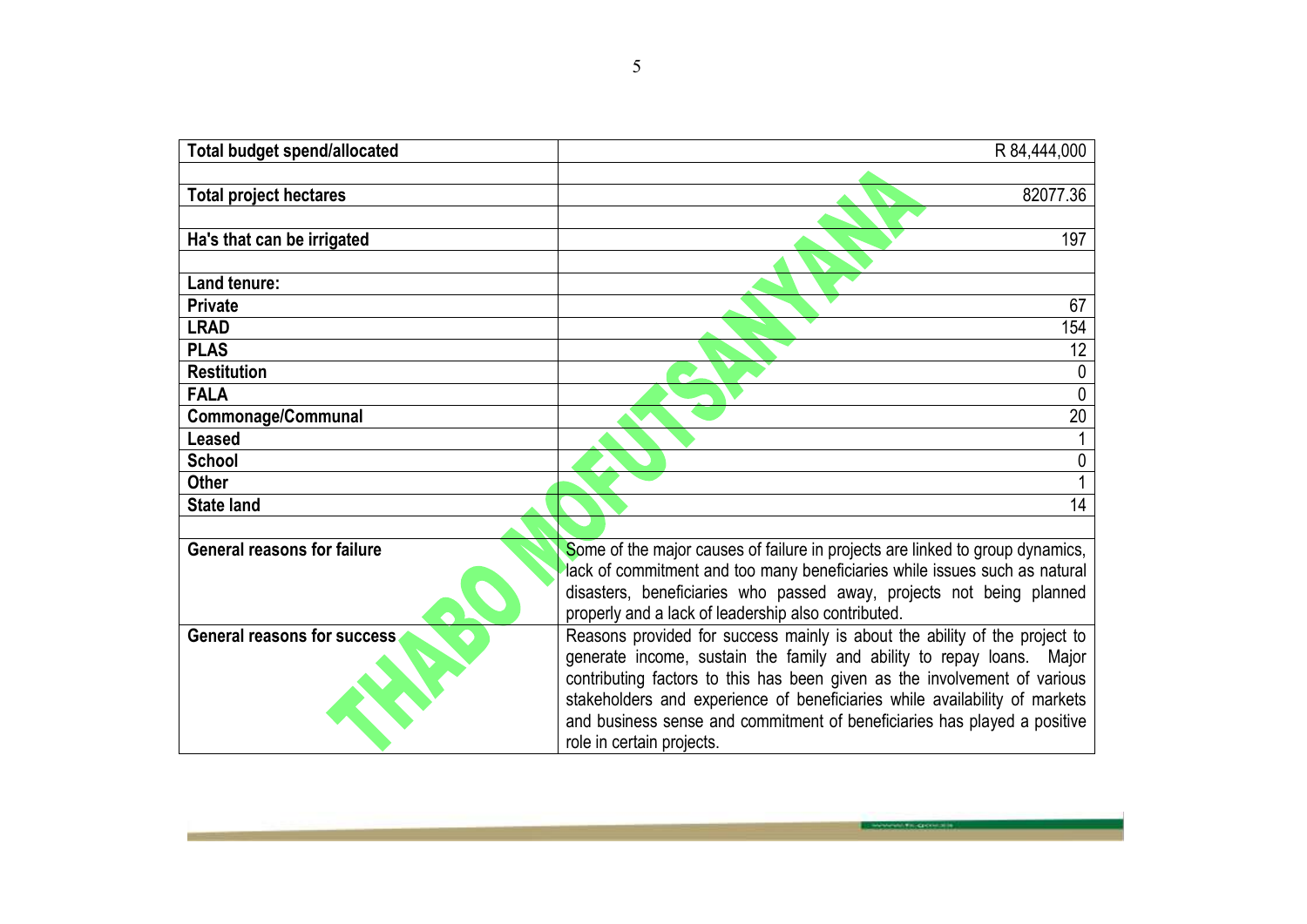#### **IMPLEMENTATION PLAN**

The main approach to delivery taken by the department is municipality based and project based service delivery approach where all agricultural activities are taking place. As part of economic rejuvenation and reform, agricultural production programmes have been put in place for the advancement of economic stability and food security to rural, semi-urban and other communities under Mohoma Mobung strategy. The approach is developmental and guided by agricultural potential and development needs. The province seeks to combine equitable share allocation, public and private sector institutions to develop the identified beneficiaries that occupy land with the inherent potential. All five disticts have conducted projects analysis and land inventories from their respective districts during October and November 2011 period.

### **CONCLUSIONS AND RECOMMENDATIONS**

The report has provided the base for the planning and the implementation of Mohoma Mobung 2012-2016 Strategy in the province. The figures and the tables in this chapter are the base for planning and implementation process with particular emphasis on the projects analysis and land inventory report herein attached as "Annexure A & B respectively".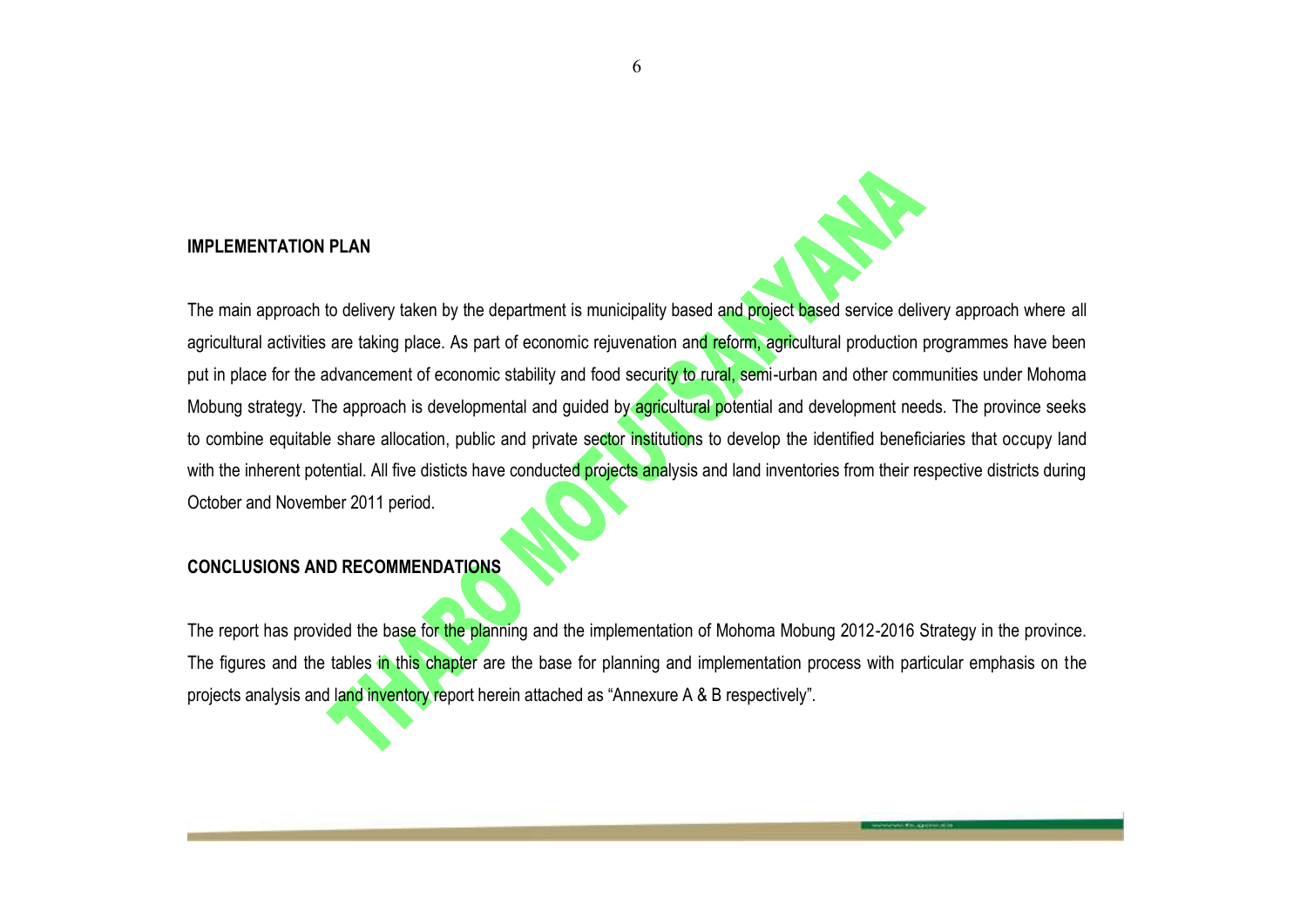

Eventhough Thabo Mofutsanyane has managed to analyse only 41 projects it is important to that 274 land inventories have been conducted.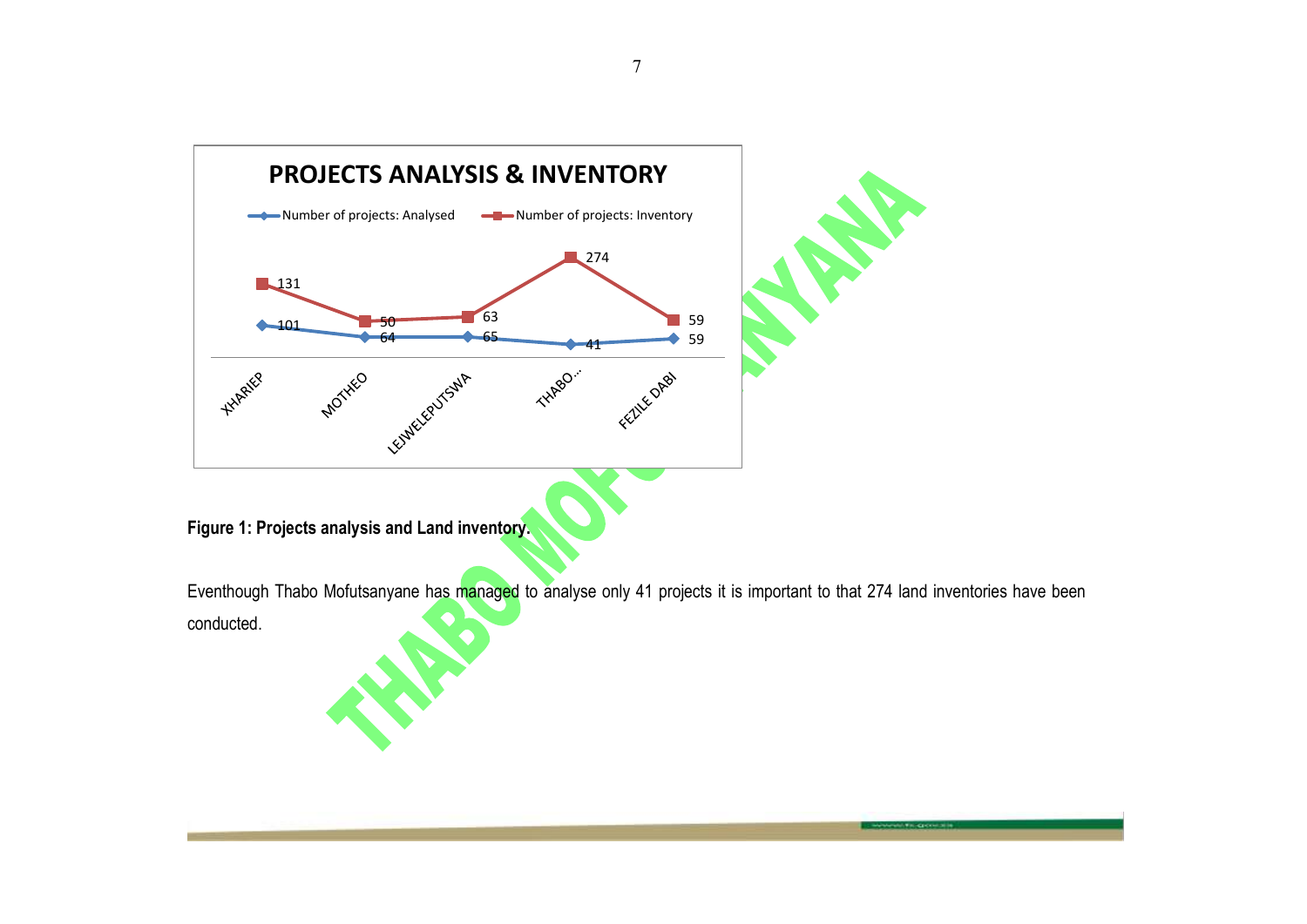

### **Figure 2: Depicts the distribution of Field Crops.**

Out of thirty four (34) grain projects, registered Xhariep has supported fourteen (14) projects, while Lejweleputswa and Thabo Mofutsanyane have supported seven (7) projects respectively.

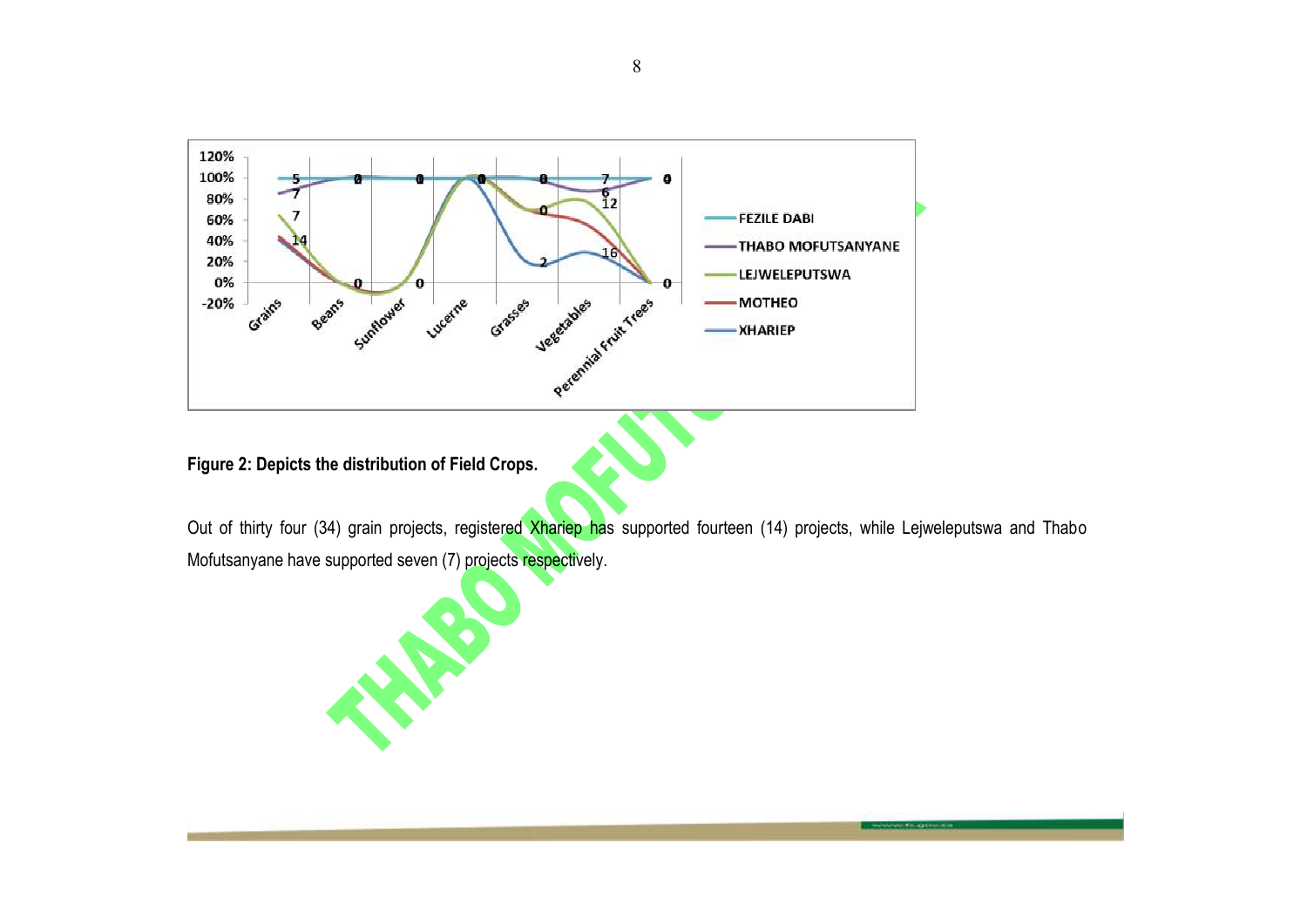

**Figure 3: Depicts the distribution of livestock projects in the province.**

Out of 145 beef projects, registered Motheo has registered 48 projects followed by Lejweleputswa with 40 Livestock projects. Thabo Mofutsanyane has initiated more Dairy projects (12).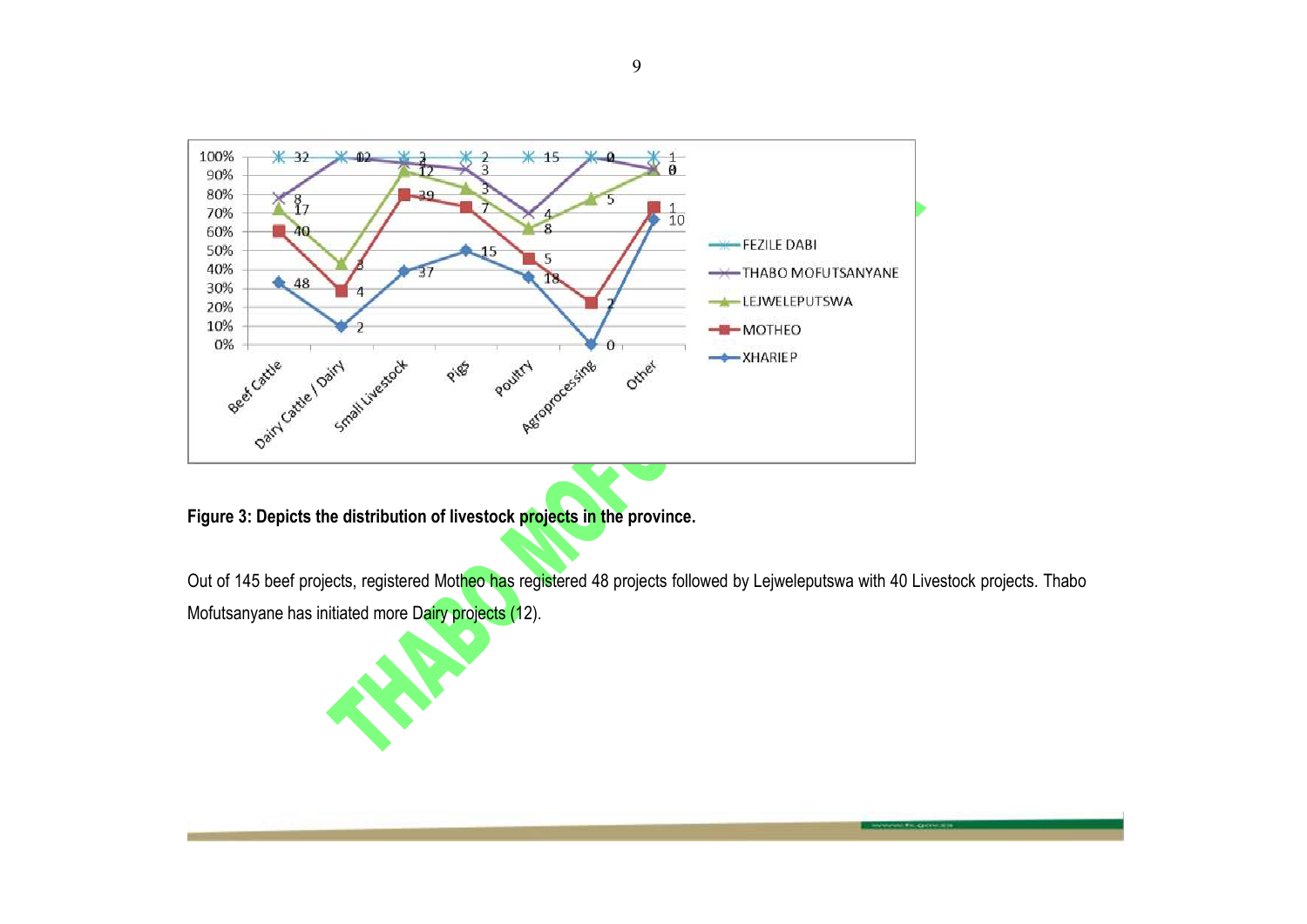

**Figure 4: Depicts the number of successful and failed projects.**

According to figure 4 above out of 101 projects analysed in Xhariep (83 projects) are succesful, while 58 projects are reported to be successful at Motheo. Eighteen projects at Lejweleputswa have been found to be unsuccessful.

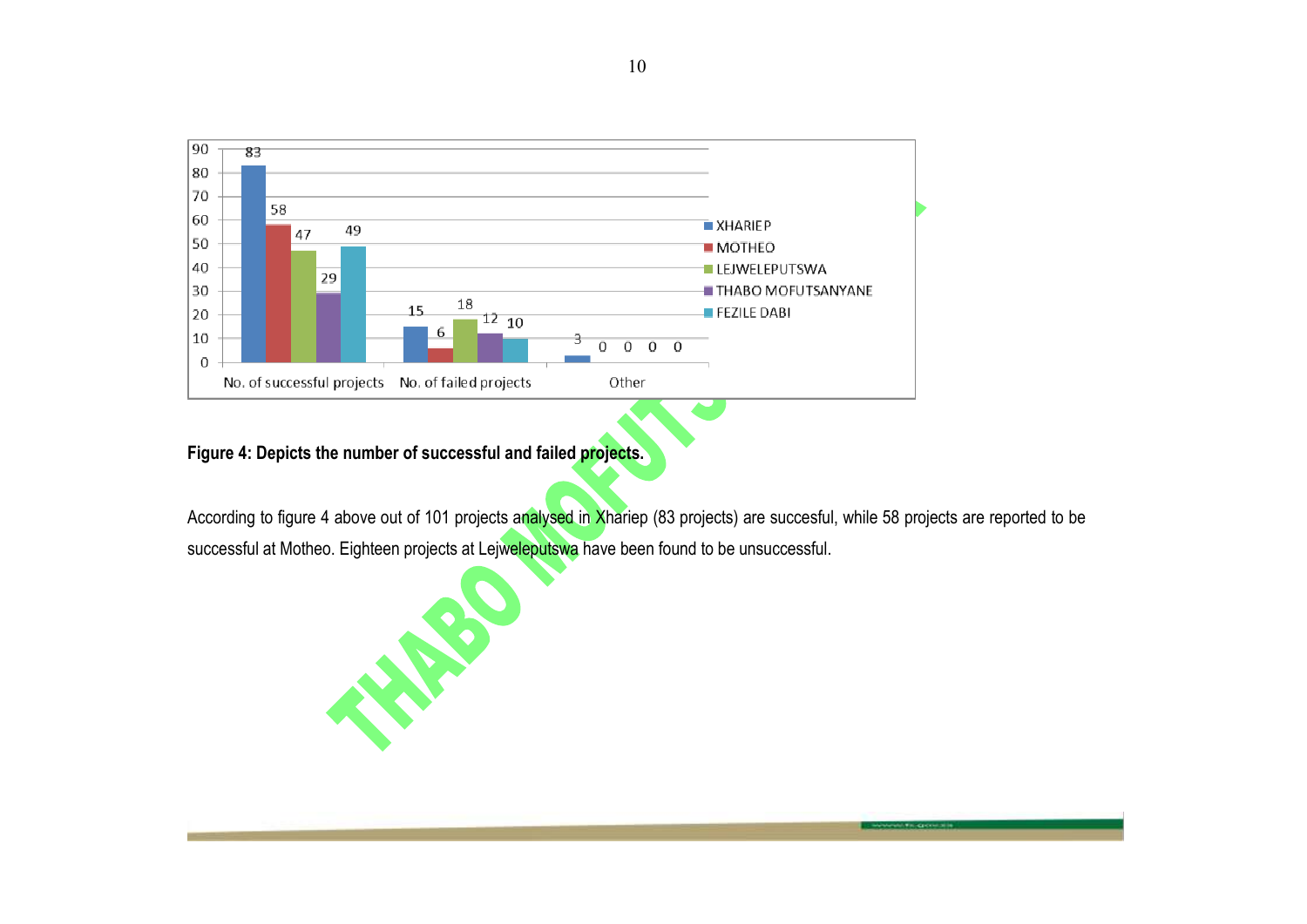**Table 1: Below indicates the total budget spent and the hectares of land utilized for agricultural development.**

| <b>Description</b>                  | <b>THABO MOFUTSANYANE</b> | <b>FREE STATE PROVINCE</b> |  |
|-------------------------------------|---------------------------|----------------------------|--|
| <b>Total budget spend/allocated</b> | R 84,444,000              | R 295,405,432              |  |
| <b>Total project hectares</b>       | 82077.36                  | 198325.65                  |  |
| Ha's that can be irrigated          | 197                       | 1522.61                    |  |
| Land tenure:                        |                           |                            |  |
| <b>Private</b>                      | 67                        | 151                        |  |
| <b>LRAD</b>                         | 154                       | 241                        |  |
| <b>PLAS</b>                         | 12                        | 31                         |  |
| <b>Restitution</b>                  |                           | 10                         |  |
| <b>FALA</b>                         |                           | 4                          |  |
| Commonage/Communal                  | 20                        | 92                         |  |
| <b>Leased</b>                       |                           | 9                          |  |
| <b>School</b>                       |                           | 4                          |  |
| <b>Other</b>                        |                           | 4                          |  |
| <b>State land</b>                   | 14                        | 14                         |  |
|                                     |                           |                            |  |

According to Table 1 above more budget was spent at Xhariep District Municipality (R118 801 999) followed by Thabo Mofutsanyane

**Private Bag X01, Glen, 9360, Chemistry Building, Ground Floor, Glen Agricultural Institute, Tel: (051) 861 8424 Fax: (051) 861 8455, E-mail: masiteng@fs.agric.za.**

with R84 444 000.

**REFERENCE:**